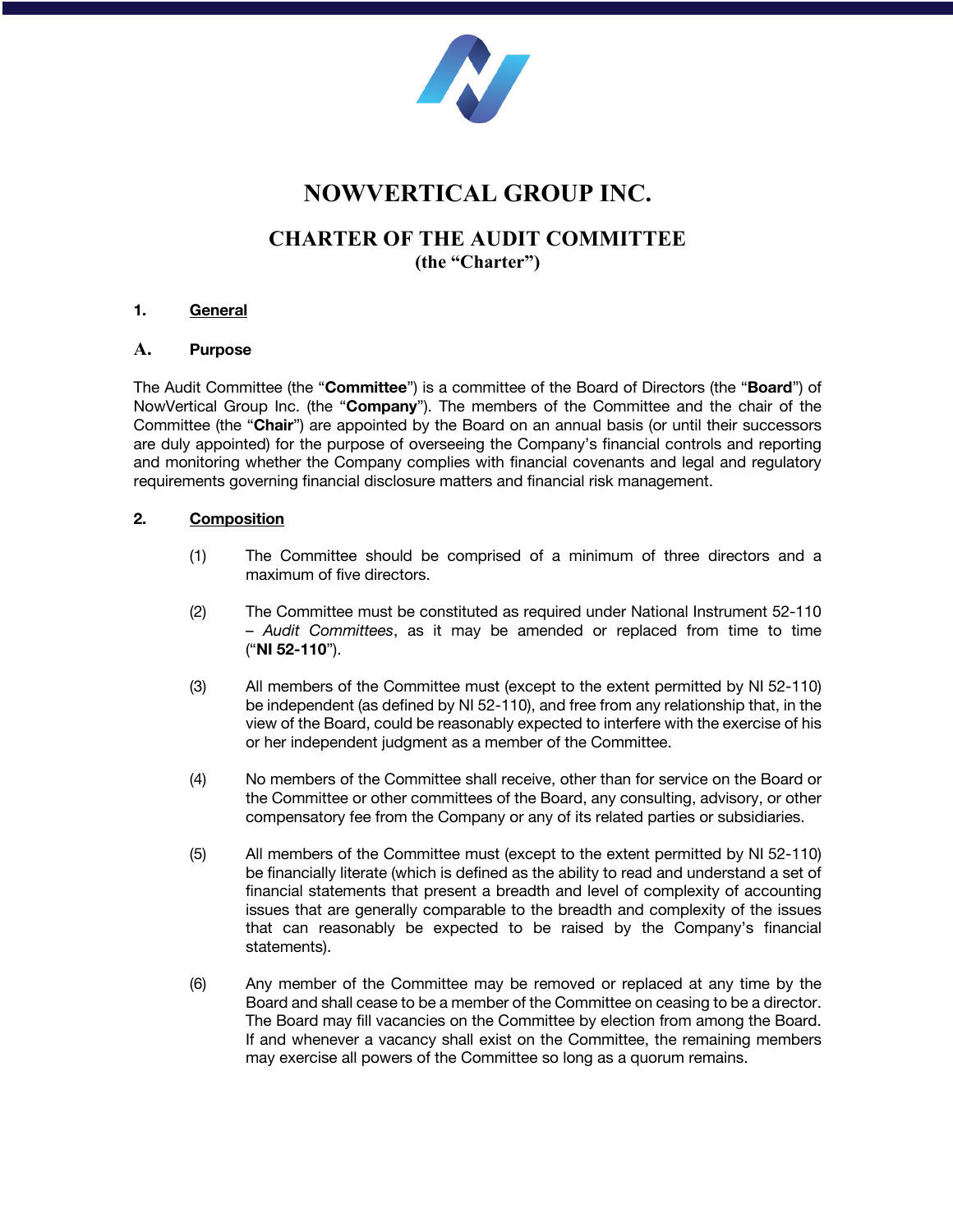

## **3. Limitations on Committee's Duties**

In contributing to the Committee's discharge of its duties under this Charter, each member of the Committee shall be obliged only to exercise the care, diligence and skill that a reasonably prudent person would exercise in comparable circumstances. Nothing in this Charter is intended or may be construed as imposing on any member of the Committee a standard of care or diligence that is in any way more onerous or extensive than the standard to which any member of the Board may be otherwise subject.

Members of the Committee are entitled to rely, absent actual knowledge to the contrary, on (i) the integrity of the persons and organizations from whom they receive information, (ii) the accuracy and completeness of the information provided, (iii) representations made by management of the Company as to the non-audit services provided to the Company by the external auditor, (iv) financial statements of the Company represented to them by a member of management or in a written report of the external auditors to present fairly the financial position of the Company in accordance with applicable generally accepted accounting principles, and (v) any report of a lawyer, accountant, engineer, appraiser or other person whose profession lends credibility to a statement made by any such person.

## **4. Meetings**

The Committee should meet not less than four times annually. The Committee should meet within 90 days following the end of the first three financial quarters of the Company and shall meet within 120 days following the end of the fiscal year of the Company. A quorum for the transaction of business at any meeting of the Committee shall be a majority of the members of the Committee or such greater number as the Committee shall by resolution determine. The Committee shall keep minutes of each meeting of the Committee. A copy of the minutes shall be provided to each member of the Committee.

Meetings of the Committee shall be held from time to time and at such place as any member of the Committee shall determine upon two days' prior notice to each of the other Committee members. The members of the Committee may waive the requirement for notice. In addition, each of the Chief Executive Officer, the Chief Financial Officer and the external auditor shall be entitled to request that the Chair call a meeting.

The Committee may ask members of management and employees of the Company (including, for greater certainty, its affiliates and subsidiaries) or others (including the external auditor) to attend meetings and provide such information as the Committee requests. Members of the Committee shall have full access to information of the Company (including, for greater certainty, its affiliates, subsidiaries and their respective operations) and shall be permitted to discuss such information and any other matters relating to the results of operations and financial position of the Company with management, employees, the external auditor and others as they consider appropriate.

The Committee should meet at least once per year with the external auditor in a separate session to discuss any matters that the Committee desires to discuss privately. In addition, the Committee or its Chair should meet with management quarterly in connection with the review and approval of the Company's interim financial statements.

The Committee shall determine any desired agenda items.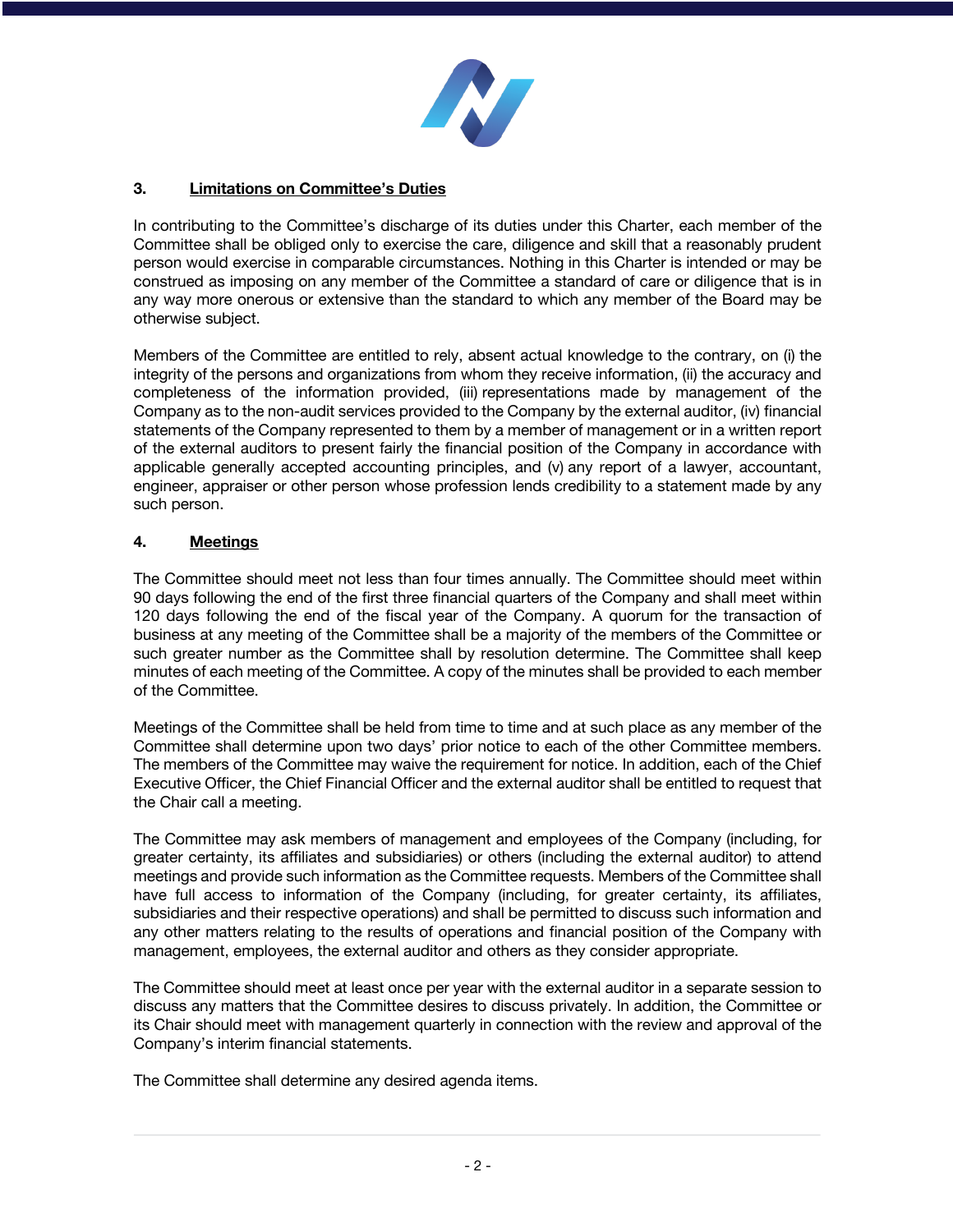

## **5. Committee Activities**

As part of its function in assisting the Board in fulfilling its oversight responsibilities (and without limiting the generality of the Committee's role), the Committee will have the power and authority to:

#### **A. Disclosure**

- (1) Review, approve and recommend for Board approval the Company's interim financial statements, including any certification, report, opinion or review rendered by the external auditor and the related management's discussion and analysis and press release.
- (2) Review, approve and recommend for Board approval the Company's annual financial statements, including any certification, report, opinion or review rendered by the external auditor, the annual information form, and the related management's discussion and analysis and press release.
- (3) Review and approve any other press releases that contain material financial information and such other financial information of the Company provided to the public or any governmental body as the Committee requires.
- (4) Satisfy itself that adequate procedures have been put in place by management for the review of the Company's public disclosure of financial information extracted or derived from the Company's financial statements and the related management's discussion and analysis.
- (5) Review any litigation, claim or other contingency and any regulatory or accounting initiatives that could have a material effect upon the financial position or operating results of the Company and the appropriateness of the disclosure thereof in the documents reviewed by the Committee.
- (6) Receive periodically management reports assessing the adequacy and effectiveness of the Company's disclosure controls and procedures.

#### **B. Internal Control**

- (1) Review management's process to identify and manage the significant risks associated with the activities of the Company.
- (2) Review the effectiveness of the internal control systems for monitoring compliance with laws and regulations.
- (3) Have the authority to communicate directly with the internal auditor, if applicable.
- (4) Receive periodical management reports assessing the adequacy and effectiveness of the Company's internal control systems.
- (5) Assess the overall effectiveness of the internal control and risk management frameworks through discussions with management and the external auditors and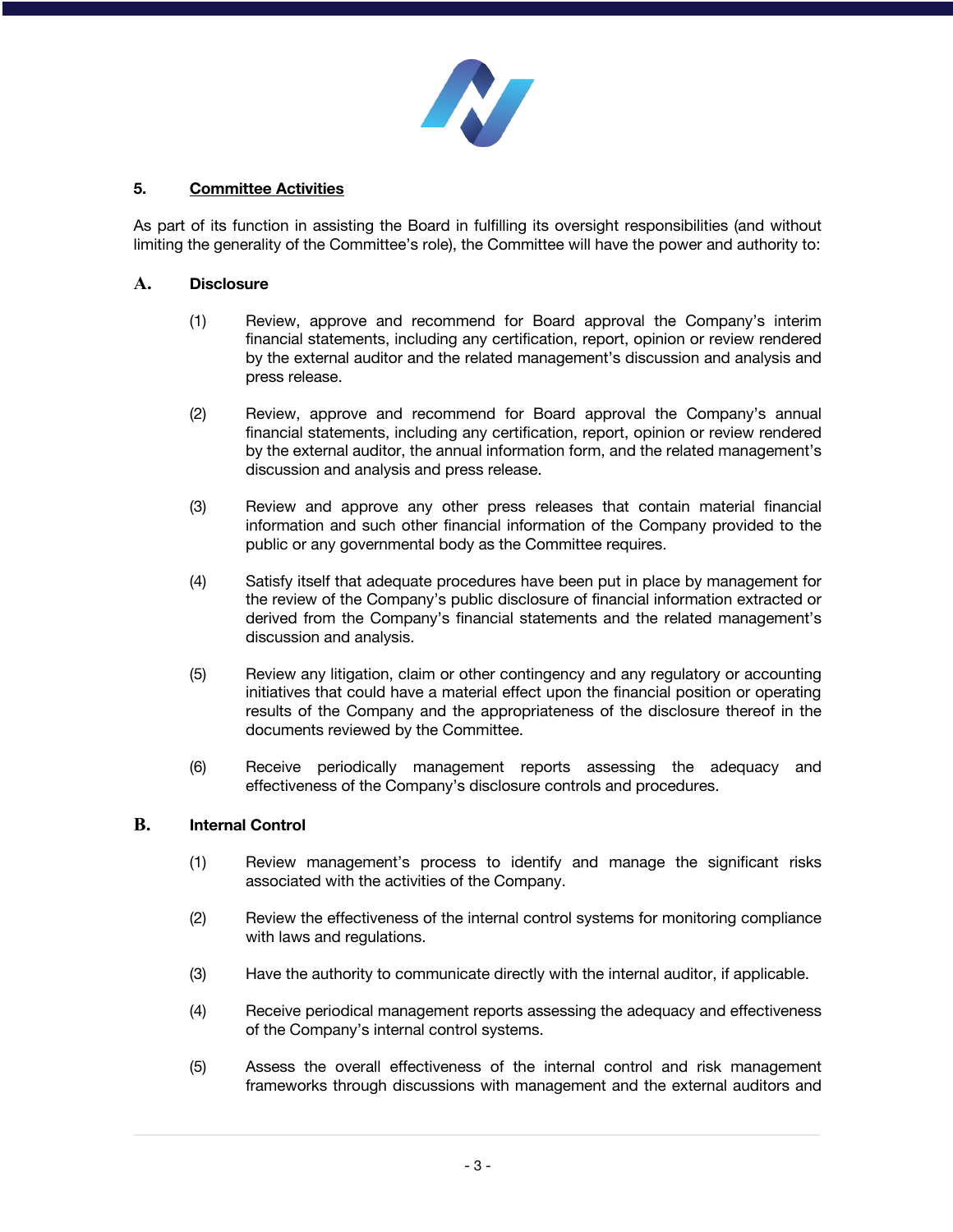

assess whether recommendations made by the external auditors have been implemented by management.

#### **C. Relationship with the External Auditor**

- (1) Recommend to the Board the selection of the external auditor and the fees and other compensation to be paid to the external auditor.
- (2) Have the authority to communicate directly with the external auditor and arrange for the external auditor to be available to the Committee and the Board as needed.
- (3) Advise the external auditor that it is required to report to the Committee, and not to management.
- (4) Monitor the relationship between management and the external auditor, including reviewing any management letters or other reports of the external auditor, discussing any material differences of opinion between management and the external auditor and resolving disagreements between the external auditor and management.
- (5) Review and discuss with the external auditor all critical accounting policies and practices to be used in the Company's financial statements, all alternative treatments of financial information within generally accepted accounting principles that have been discussed with management, the ramifications of the use of such alternative treatments and the treatment preferred by the external auditor.
- (6) Review any major issues regarding accounting principles and financial statement presentation with the external auditor and management, including any significant changes in the Company's selection or application of accounting principles and any significant financial reporting issues and judgments made in connection with the preparation of the Company's financial statements.
- (7) If considered appropriate, establish separate systems of reporting to the Committee by each of management and the external auditor.
- (8) Review and discuss on an annual basis with the external auditor all significant relationships they have with the Company, management or employees that might interfere with the independence of the external auditor.
- (9) Pre-approve all non-audit services to be provided by the external auditor. For nonaudit services up to \$50,000, such pre-approval of non-audit services is delegated to the Chair of the Committee, provided that the Chair shall notify the Committee at each Committee meeting of the non-audit services they approved since the last Committee meeting.
- (10) Review the performance of the external auditor and recommend any discharge of the external auditor when the Committee determines that circumstances warrant.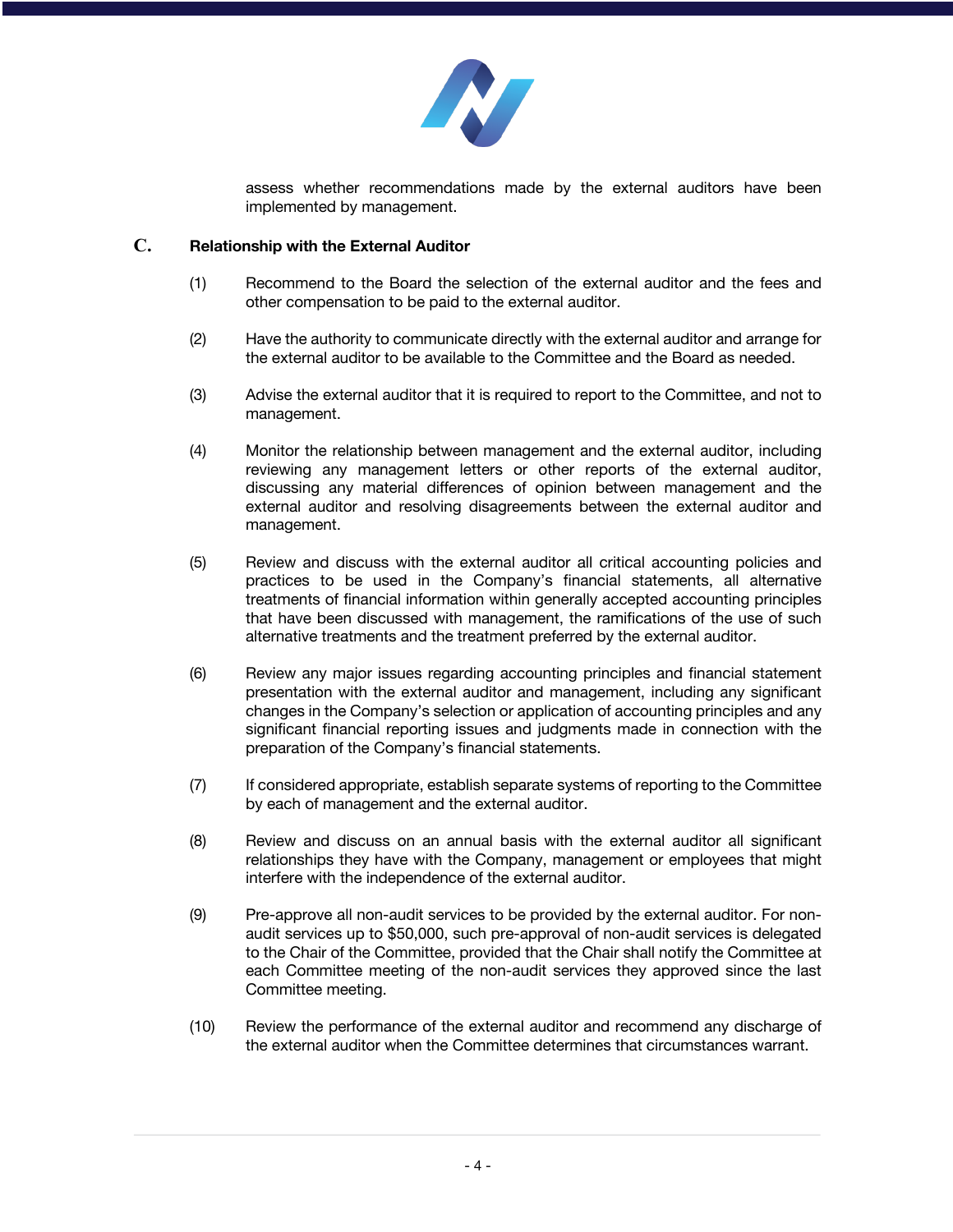

- (11) Periodically consult with the external auditor out of the presence of management about (a) any significant risks or exposures facing the Company, (b) internal controls and other steps that management has taken to control such risks, and (c) the fullness and accuracy of the financial statements of the Company, including the adequacy of internal controls to expose any payments, transactions or procedures that might be deemed illegal or otherwise improper.
- (12) Review and approve any proposed hiring of current or former partners or employees of the current (and any former) external auditor of the Company.

#### **D. Audit Process**

- (1) Review the scope, plan and results of the external auditor's audit and reviews, including the auditor's engagement letter, the post-audit management letter, if any, and the form of the audit report. The Committee may authorize the external auditor to perform supplemental reviews, audits or other work as deemed desirable.
- (2) Following completion of the annual audit and quarterly reviews, review separately with each of management and the external auditor any significant changes to planned procedures, any difficulties encountered during the course of the audit and, if applicable, reviews, including any restrictions on the scope of work or access to required information and the cooperation that the external auditor received during the course of the audit and, if applicable, reviews.
- (3) Review any significant disagreements among management and the external auditor in connection with the preparation of the financial statements.
- (4) Where there are significant unsettled issues between management and the external auditor that do not affect the audited financial statements, the Committee shall seek to ensure that there is an agreed course of action leading to the resolution of such matters.
- (5) Review with the external auditor and management significant findings and the extent to which changes or improvements in financial or accounting practices, as approved by the Committee, have been implemented.
- (6) Review the system in place to seek to ensure that the financial statements, management's discussion and analysis and other financial information disseminated to regulatory authorities and the public satisfy applicable requirements.

## **E. Financial Reporting Process**

- (1) Review the integrity of the Company's financial reporting processes, both internal and external, in consultation with the external auditor.
- (2) Monitor and review the effectiveness of the Company's internal audit function, including ensuring that any internal auditors have adequate monetary and other resources to complete their work and appropriate standing within the Company and, if the Company has no internal auditors, consider, on an annual basis, whether the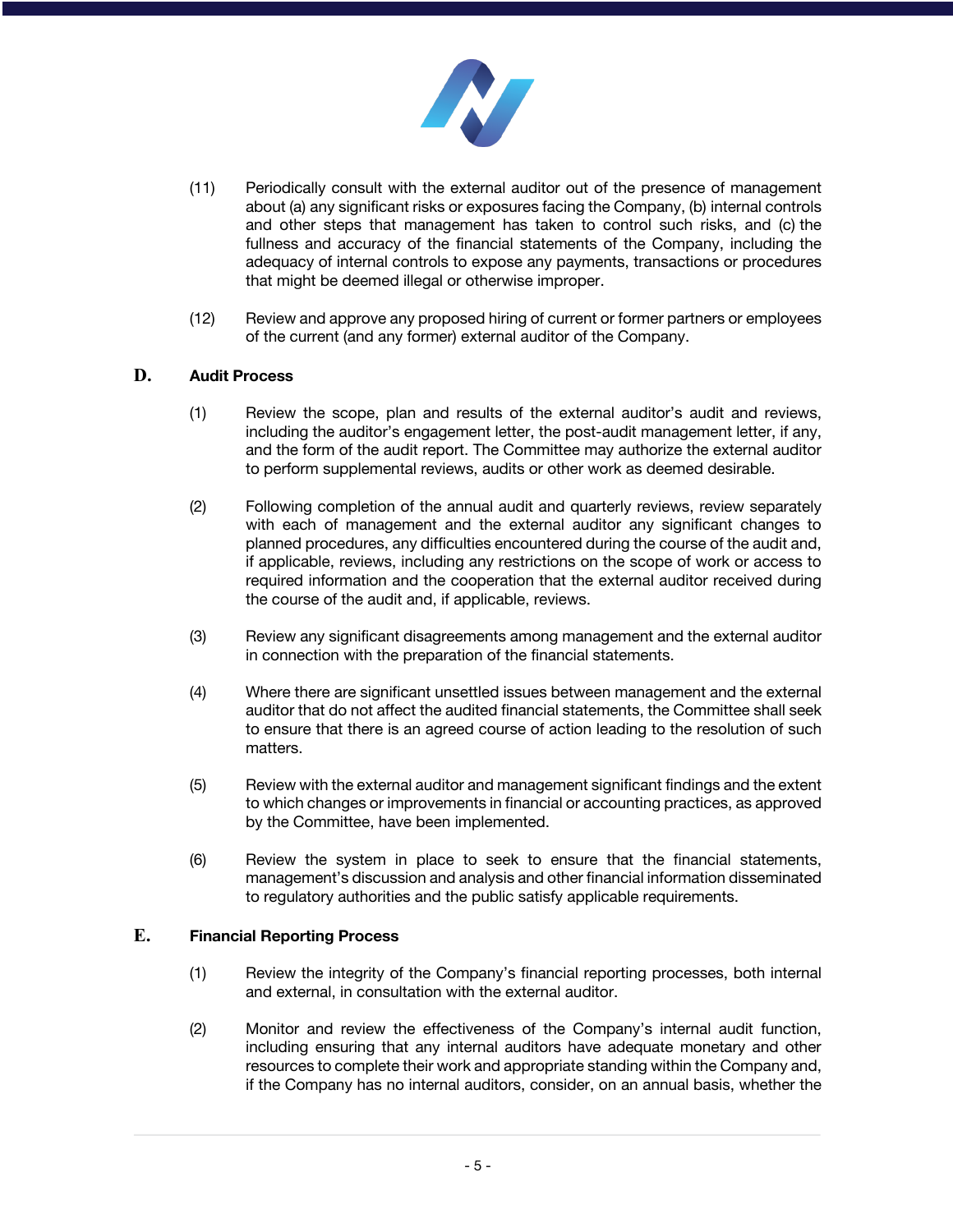

Company requires internal auditors, report to the Board on the internal auditors' performance and make related recommendations to the Board.

- (3) Review all material balance sheet issues, material contingent obligations and material related party transactions.
- (4) Review with management and the external auditor the Company's accounting policies and any changes that are proposed to be made thereto, including all critical accounting policies and practices used, any alternative treatments of financial information that have been discussed with management, the ramification of their use and the external auditor's preferred treatment and any other material communications with management with respect thereto. Review the disclosure and impact of contingencies and the reasonableness of the provisions, reserves and estimates that may have a material impact on financial reporting.

#### **F. Other**

- (1) Inform the Board of matters that may significantly impact on the financial condition or affairs of the business.
- (2) Review the public disclosure regarding the Committee required from time to time by NI 52-110.
- (3) Review in advance, and approve, the hiring and appointment of the Company's Chief Financial Officer and any other senior officers responsible for financial reporting.
- (4) Establish and oversee the effectiveness of procedures for the receipt, retention and treatment of complaints regarding accounting, internal accounting controls or auditing under the Company's whistleblower policy.
- (5) Perform any other activities as the Committee or the Board deems necessary or appropriate.

#### **6. Independent Advice**

In discharging its mandate, the Committee shall have the authority to retain, at the expense of the Company, special advisors as the Committee determines to be necessary to permit it to carry out its duties.

#### **7. Annual Evaluation**

At least annually, the Committee shall, in a manner it determines to be appropriate:

- (1) Perform a review and evaluation of the performance of the Committee and its members, including the compliance of the Committee with this Charter.
- (2) Review and assess the adequacy of this Charter and recommend to the Board any improvements to this Charter that the Committee believes to be appropriate.